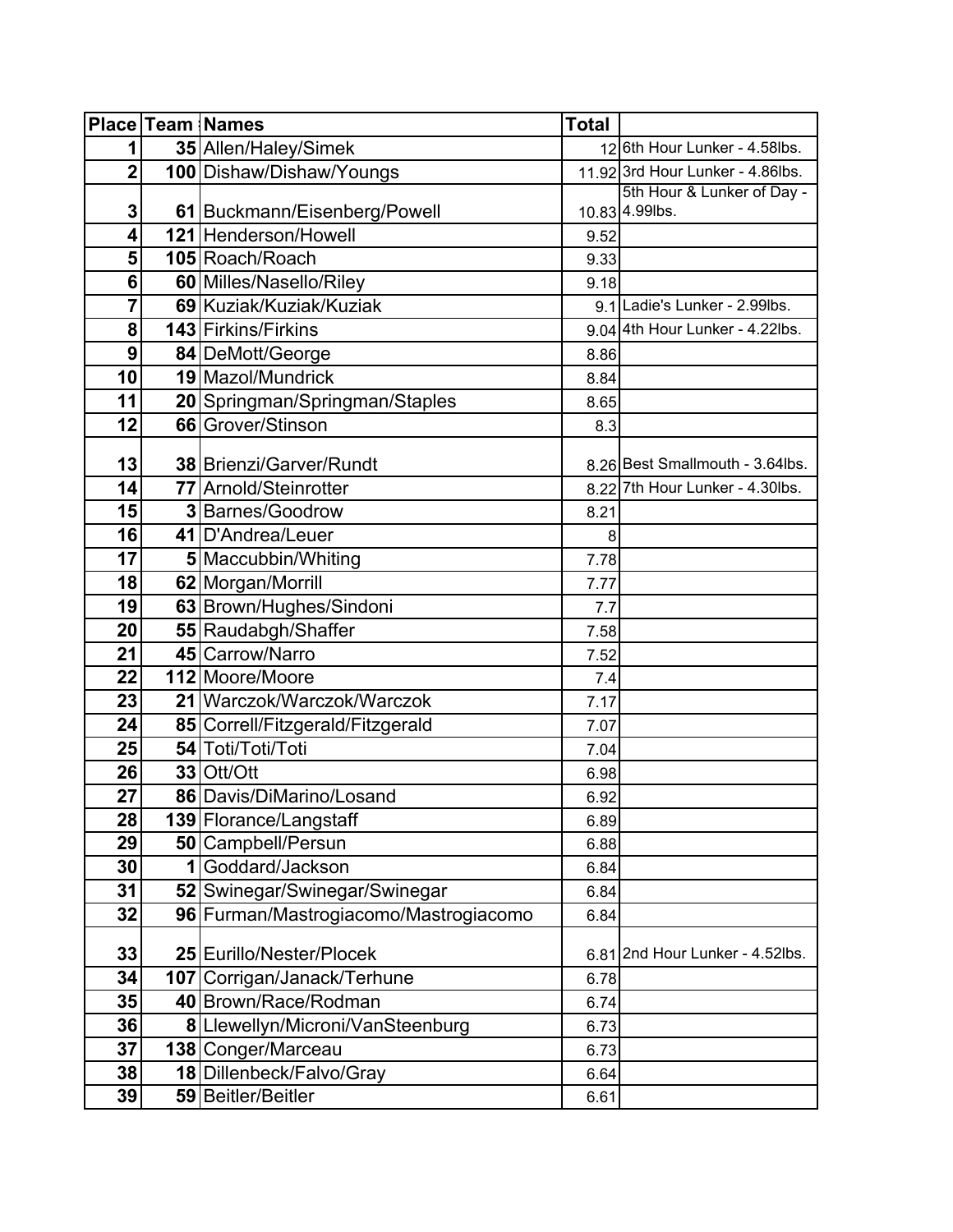| 40 | 57 Bergeron/Briggs/Sahrle        | 6.6  |                                  |
|----|----------------------------------|------|----------------------------------|
| 41 | 90 Barringer/Laclair/Parmer      | 6.58 |                                  |
| 42 | 36 Bruno/Infantino/Tripoli       | 6.57 |                                  |
| 43 | 116 Moule/Swader                 | 6.5  |                                  |
| 44 | 102 Maconeghy/Wierbowski         | 6.46 |                                  |
| 45 | 29 Liberatore/Lobur              | 6.39 |                                  |
| 46 | 83 Cole/Miner                    | 6.36 |                                  |
| 47 | 28 Gonyeau/Gonyeau               | 6.33 |                                  |
| 48 | 14 Caler/Rease                   | 6.13 |                                  |
| 49 | 122 Redmond/Redmond              | 6.13 |                                  |
| 50 | 131 Kotte/Sherwood               | 6.09 |                                  |
| 51 | 49 Hovey/Hovey/Poirier           | 6.02 |                                  |
| 52 | 111 Lumley/Lumley/Lumley         | 5.99 |                                  |
| 53 | 113 Kahabka/Kolb/Kolb            | 5.96 |                                  |
| 54 | 142 Lane/Pellegrino              | 5.74 |                                  |
| 55 | 23 Barker/Donegan/Donegan        | 5.73 |                                  |
| 56 | 129 Baldoze/Baldoze/Baldoze      | 5.57 |                                  |
| 57 | 6 Bryan/Neenan                   | 5.32 |                                  |
| 58 | 2 Nicoletta/Rositano             | 5.3  |                                  |
| 59 | 17 Cannistra/Cannistra           | 5.03 |                                  |
| 60 | 97 Broeker/Broeker/Broeker       | 4.98 |                                  |
| 61 | 71 Pellegrino/Rees               | 4.85 |                                  |
| 62 | 103 Imlach/Tremblay              | 4.71 |                                  |
| 63 | 22 Scheib/Scheib                 | 4.49 |                                  |
| 64 | 15 Kresconko/Kresconko/Wood      | 4.39 |                                  |
| 65 | 32 Lovett/Smith/Smith            | 4.23 |                                  |
| 66 | 73 Buck/Criss/Strong             | 4.06 |                                  |
| 67 | 44 LaMoreaux/LaMoreaux/Von Neida | 4.05 |                                  |
| 68 | 106 Bedore/LaFave                | 3.95 |                                  |
| 69 | 11 Moore/Moore/Moore Jr.         | 3.87 |                                  |
| 70 | 31 Houghton/Houghton             | 3.87 |                                  |
| 71 | 82 Narolis/Secor                 | 3.84 |                                  |
| 72 | 13 Omarah/Sharland               | 3.7  |                                  |
| 73 | 58 Baker/Crossman/Crossman       | 3.55 |                                  |
| 74 | 27 Hamilton/Mitch                | 3    |                                  |
| 75 | 92 Covey/Yager                   | 2.65 |                                  |
| 76 | 141 Angelone/Angelone            |      | 2.54 1st Hour Lunker - 2.54 lbs. |
| 77 | 114 Hood/Peck                    | 2.27 |                                  |
| 78 | 81 Dam/Van Slyke/Wolfe           | 2.23 |                                  |
| 79 | 80 Turner/Turner                 | 1.85 |                                  |
| 80 | 87 Paro/Paro/Snyder              | 1.85 |                                  |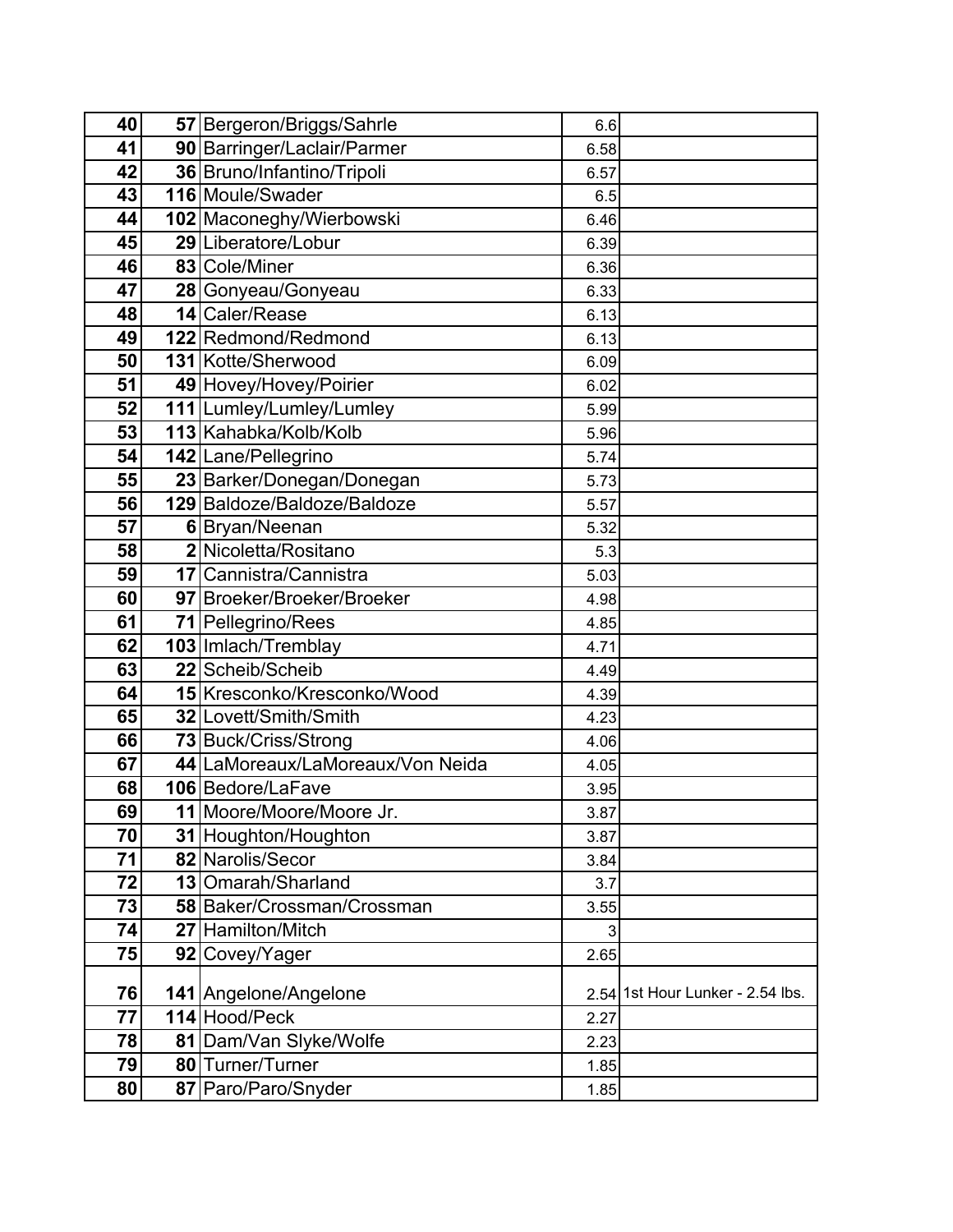| 81  | 46 Cowan/Cowan/Cowan                    | 1.84        |                              |
|-----|-----------------------------------------|-------------|------------------------------|
| 82  | 43 Wise/Wise/Wise                       |             | 1.75 Youth Lunker - 1.75lbs. |
| 83  | 128 DeMarco/Pental/Rowley               | 1.4         |                              |
| 84  | 4 Dotzel/Dotzel/Kozelsky                | 0           |                              |
| 85  | 7 Grove/Grove                           | 0           |                              |
| 86  | 9 Ash/Zieminick                         | 0           |                              |
| 87  | 10 Chamberlin/Latoy                     | $\mathbf 0$ |                              |
| 88  | 12 King/McDonald/Moore                  | 0           |                              |
| 89  | 16 Harrington/Roblee/Scranton           | 0           |                              |
| 90  | 24 Jessie/Jessie                        | 0           |                              |
| 91  | 26 Doucette/Griesmyer                   | 0           |                              |
| 92  | 30 Springman/Springman                  | 0           |                              |
| 93  | 34 Gunn/Schneider/Wooldridge            | 0           |                              |
| 94  | 37 Arnold/Arnold/Arnold                 | 0           |                              |
| 95  | 39 Brown/Brown/Kerber                   | 0           |                              |
| 96  | 42 Joanis/Joanis/Morgan                 | 0           |                              |
| 97  | 47 Clark/Duwe                           | 0           |                              |
| 98  | 48 Cilento/Colombai/Gallelli            | 0           |                              |
| 99  | 51 Booth/Booth/Booth                    | 0           |                              |
| 100 | 53 Ashline/Villnave                     | 0           |                              |
| 101 | 56 Bruyere/Bruyere                      | 0           |                              |
| 102 | 65 Jacoby/Schweichler                   | 0           |                              |
| 103 | 67 Combs Jr./Spence/White               | 0           |                              |
| 104 | 68 DeByah/DeByah/Tuper                  | 0           |                              |
| 105 | 70 Uttaro/Uttaro/Whelan                 | 0           |                              |
| 106 | 72 Hawkins/Kaulfuss                     | 0           |                              |
| 107 | 74 Baker/Baker                          | 0           |                              |
| 108 | 75 Kaulfuss/Kaulfuss                    | 0           |                              |
| 109 | 76 Garcia/O'Grady                       | 0           |                              |
| 110 | 78 Perfetto/Powell                      | 0           |                              |
| 111 | 79 Cummings/Hodges                      | 0           |                              |
| 112 | 89 Berg/Westcott                        | 0           |                              |
| 113 | 91 Boczar/Colarusso/Witczak             | $\pmb{0}$   |                              |
| 114 | 93 Hyde/Witczak/Wlodyka                 | 0           |                              |
| 115 | 94 Lumley/Mazzitelli/Wrubel             | 0           |                              |
| 116 | 95 Dousharm/Dousharm/Kent               | $\pmb{0}$   |                              |
| 117 | 98 Burhson/Burhson/Costello             | 0           |                              |
| 118 | 99 Bartolotti/Bartolotti/Bartolotti Jr. | 0           |                              |
| 119 | 104 Darling/Kenyon                      | 0           |                              |
| 120 | 108 Johnson/Ziarko                      | 0           |                              |
| 121 | 109 Molenjo/Petros/Salvo                | 0           |                              |
| 122 | 110 Cook/Thompson                       | 0           |                              |